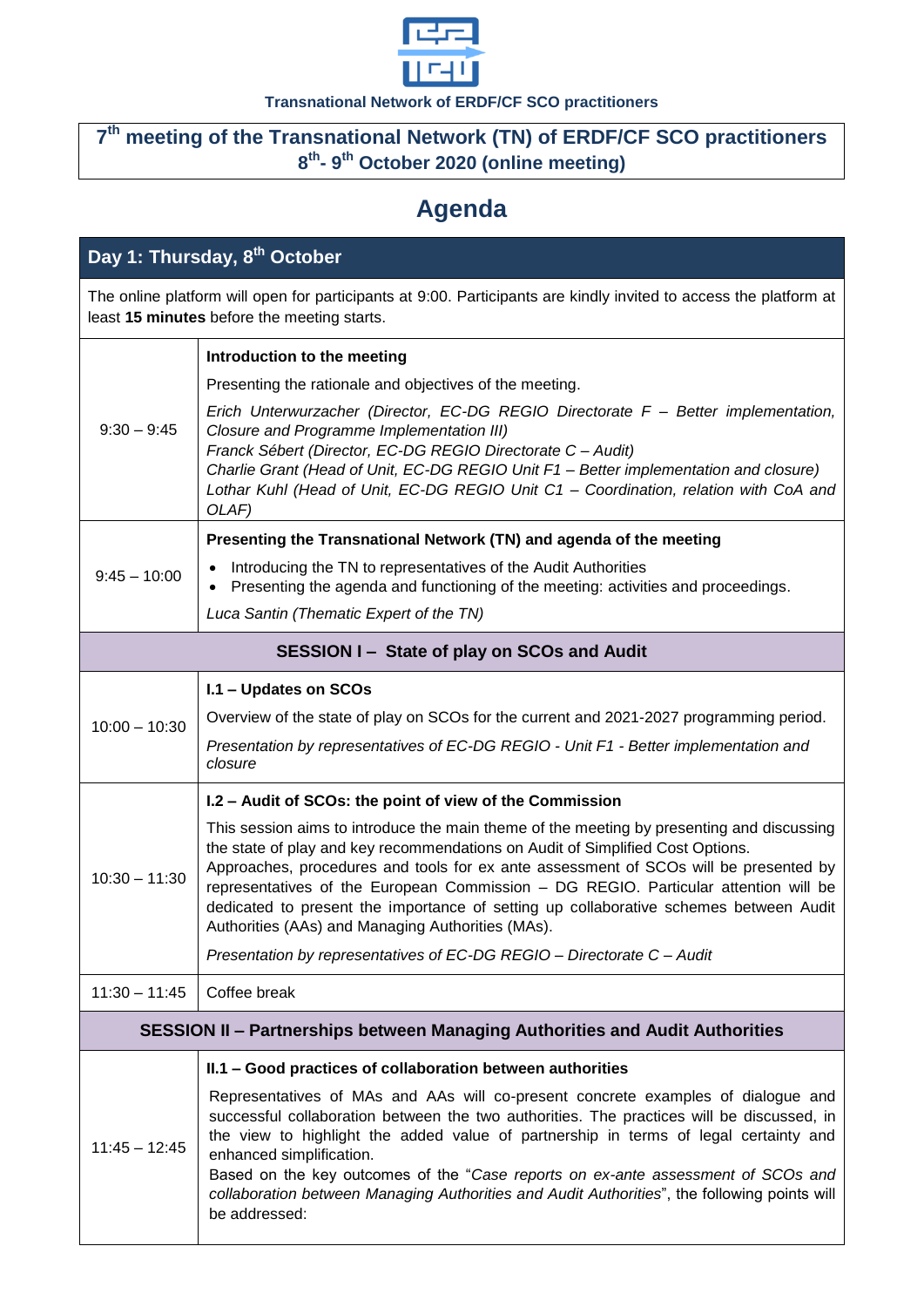|                 | Background and key preconditions for collaboration<br>٠                                                                                                                                                                                                                                                                                                                                                                                                                                                                                                  |
|-----------------|----------------------------------------------------------------------------------------------------------------------------------------------------------------------------------------------------------------------------------------------------------------------------------------------------------------------------------------------------------------------------------------------------------------------------------------------------------------------------------------------------------------------------------------------------------|
|                 | Key steps of the partnership process: actions and stakeholders<br>٠                                                                                                                                                                                                                                                                                                                                                                                                                                                                                      |
|                 | Main challenges and solutions<br>٠<br>Outcomes and added value of collaboration                                                                                                                                                                                                                                                                                                                                                                                                                                                                          |
|                 | Lessons learned and recommendations (for authorities and the EC).                                                                                                                                                                                                                                                                                                                                                                                                                                                                                        |
|                 | Presentations by TN members                                                                                                                                                                                                                                                                                                                                                                                                                                                                                                                              |
|                 | II.2 – Developing partnership between MAs and AAs: what problems and why?                                                                                                                                                                                                                                                                                                                                                                                                                                                                                |
| $12:45 - 13:25$ | This session aims to identify the key challenges and issues that could hinder the<br>development of a partnership approach between MA and AA.<br>Participants will be divided into groups and will be invited to identify, from the two<br>perspectives, the concrete obstacles to partnership (what are the problems?) and the<br>underlying reasons (why do we have these problems?).<br>The challenges/issues and related reasons identified by the groups will be clustered into a<br>few key points that will be addressed in Day 2 (session II.3). |
|                 | Group discussions                                                                                                                                                                                                                                                                                                                                                                                                                                                                                                                                        |
| $13:25 - 13:30$ | <b>Recap and instructions for Day2</b>                                                                                                                                                                                                                                                                                                                                                                                                                                                                                                                   |

## **Day 2: Friday, 9 th October**

The online platform will open for participants at 9:00. Participants are kindly invited to access the platform at least **15 minutes** before the meeting starts.

|                                                 | II.3 - Developing partnership between MA and AA: what (common) solutions?                                                                                                                                                                                                                                                                                                                                                                                                                                                                                                                                                                                                                                                                                                                                                                                                                           |  |
|-------------------------------------------------|-----------------------------------------------------------------------------------------------------------------------------------------------------------------------------------------------------------------------------------------------------------------------------------------------------------------------------------------------------------------------------------------------------------------------------------------------------------------------------------------------------------------------------------------------------------------------------------------------------------------------------------------------------------------------------------------------------------------------------------------------------------------------------------------------------------------------------------------------------------------------------------------------------|--|
| $9:30 - 10:45$                                  | Participants will be invited to discuss how to find common solutions to the key issues<br>identified in the previous session and to point out what contribution should be brought by<br>each partner (i.e. what should AAs or MAs do/not do?)<br>During the working group sessions, representatives of MAs and AAs from the good<br>practices will join the groups to:<br>Support the clear definition and prioritisation of issues and challenges<br>Facilitate the identification of shared solutions.                                                                                                                                                                                                                                                                                                                                                                                            |  |
|                                                 | Group discussions and reporting back in plenary                                                                                                                                                                                                                                                                                                                                                                                                                                                                                                                                                                                                                                                                                                                                                                                                                                                     |  |
| <b>SESSION III - TN work plan and subgroups</b> |                                                                                                                                                                                                                                                                                                                                                                                                                                                                                                                                                                                                                                                                                                                                                                                                                                                                                                     |  |
| $10:45 - 11:15$                                 | III.1 - Simplification                                                                                                                                                                                                                                                                                                                                                                                                                                                                                                                                                                                                                                                                                                                                                                                                                                                                              |  |
|                                                 | The outcomes of the 1st meeting of the TN subgroup on 'Simplification' will be presented<br>and discussed, to identify priorities and tasks for the TN's agenda on Simplification.                                                                                                                                                                                                                                                                                                                                                                                                                                                                                                                                                                                                                                                                                                                  |  |
|                                                 | Joint discussion facilitated by members of the TN subgroup on 'Simplification'                                                                                                                                                                                                                                                                                                                                                                                                                                                                                                                                                                                                                                                                                                                                                                                                                      |  |
| $11:15 - 11:30$                                 | Coffee break                                                                                                                                                                                                                                                                                                                                                                                                                                                                                                                                                                                                                                                                                                                                                                                                                                                                                        |  |
|                                                 | III.2 - EU Level SCOs                                                                                                                                                                                                                                                                                                                                                                                                                                                                                                                                                                                                                                                                                                                                                                                                                                                                               |  |
| $11:30 - 12:30$                                 | The legislative framework of the programming period 2021-2027 for Cohesion Policy gives<br>the possibility to the Commission to define by delegated acts SCOs at EU level to be<br>applied to Member States (article 88.4 draft CPR).<br>Based on the outcomes of the 1st meeting of the TN subgroup on 'EU Level SCOs', TN<br>members will be invited to address the following points:<br>• Areas and/or activities for which the development of unit costs is feasible on a short<br>and/or medium term and which would trigger the highest potential for simplification<br>• Areas and/or activities for which comprehensive, consistent, comparable and robust<br>data already exist and can be easily exploitable<br>Tasks/steps for the development of an EU level SCO in the identified areas.<br>$\bullet$<br>Joint discussion facilitated by members of the TN subgroup on 'EU Level SCOs' |  |